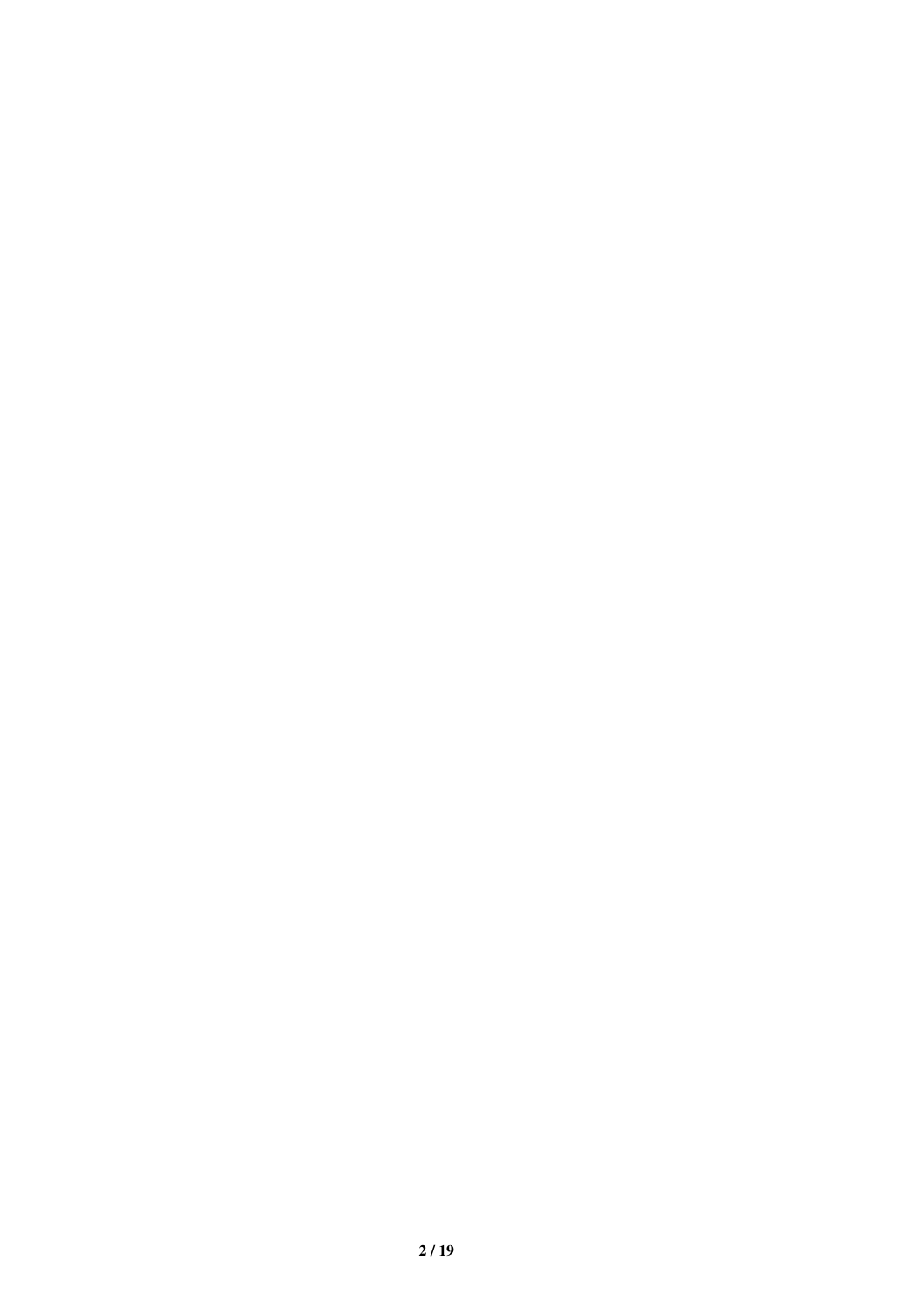This instruction manual concerns only the operation of the graphic control panel with the software adapted to the management of the AD system in the basic version, i.e. with the multi-purpose actuator tracking module.

### **The subsequent chapters concern the function of the control module in the software version** *2.004* **and the AD system configuration adapted to the cooperation with the AD20 controller in this software version.**

It should be noted that the other software versions may differ significantly both in terms of functions and appearance which may cause difficulties in the operation. Therefore the use of the instruction manual designed for the specific software version is recommended.

The manufacturer of the AD system reserves the right to introduce the modifications both into the construction and functionality of equipment as well as into the operation of the software, enhancing the devices' functionality.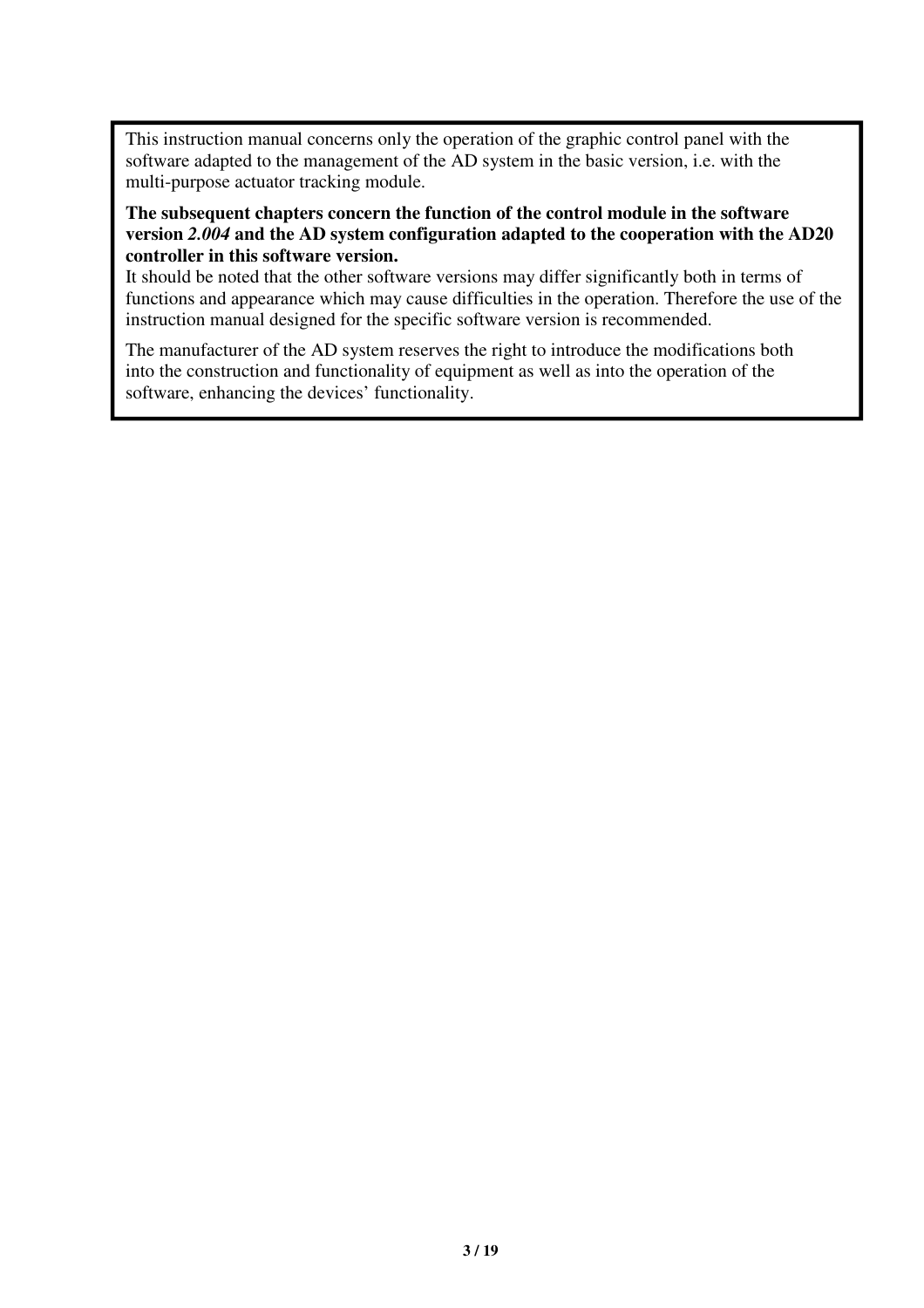#### **Table of contents**

How to handle and how not with components of AD system - 5

Description of AD20 controller panel - 6

Quick start: minimum information for controller operation - 7

- Turning controller on and off 7
- Graphical selection screen 7
- Working screens 8
- Menu 9
- Basic controller operation 9

Components of AD system - 10

Assignment of installed sensors to measurement functions - 11

Operational tramline programming - 12

Substitute wheel circumference; automatic measurement and manual adjustment - 13

Use of level sensor - STOP function - 13

Types of seed sensors; calibration of threshold seed sensor - 14

Adaptation of alarm functions to the user's preferences - 15

Configuration of outputs - 16

Other functions, system testing - 16

Installation diagram of system for AD20 controller - 17

Technical data - 18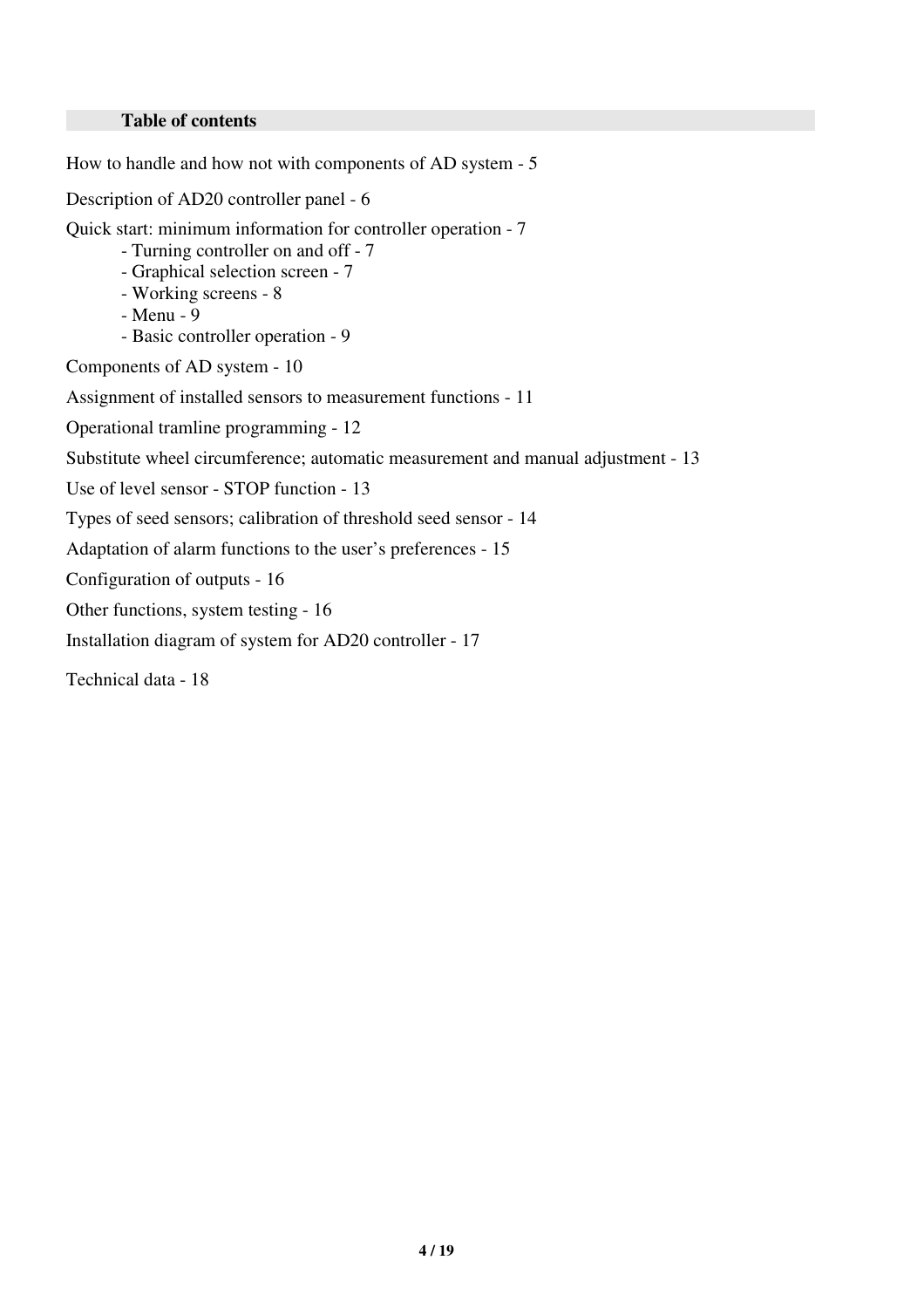#### **How to handle and how not with components of AD system**

- 1. Use original cabling delivered by the manufacturer.
- 2. Due to the potential significant power consumption the safe connection of the system cables directly to the accumulator battery of the tractor is recommended, while the polarity (red cable with fuse, to terminal + accumulator) is being maintained. The low power supply quality may prevent the proper work of the system.
- 3. The connection of the system to the defective electrical installation is forbidden. The defective electrical installation means the installation including a defective accumulator, generating over-voltages as well as voltage drops and decays.
- 4. Keep sockets and plugs clean, in particular the connection of earlier soiled sockets and plugs is forbidden.
- 5. Route the cables in a way to protect the insulation from being cut, worn or crushed and short-circuited to the ground of the machine or tractor.
- 6. The cables should be maximally immobilised which will protect them from breaking. The loops for the sufficiently large bending radius should be formed in places of the necessary deformations appearing during work.
- 7. The moving cables that lead to the interior of the modules must be immobilised before the entrance to the interior of the modules through the attachment to the constructional elements of the machine.
- 8. Every damaged cable must be absolutely replaced. The damages to the cables as well the damages to the electronics caused by the closing and opening of the cables are easy to detect and not covered by the guarantee.
- 9. Route the cables so that water condensing on the cables does flow down into the glands, sockets and plugs.
- 10. All the housings must be always tightly screwed and the glands tightened. The use of the cables of non-circular cross-section at a section of the passage through the tight glands is excluded.
- 11. Do not touch the keypad with the sharp or angular objects that can damage the coat. The controller must be securely fastened in the tractor cab.
- 12. The controller and the other modules designed for the work inside the tractor cab are not encapsulated. They must be not sprayed with water or other liquids. In particular the use of organic solvents can cause damage to the controller housing and keypad.
- 13. The controller and the other modules can be kept clean by wiping only with a clean, damp and soft cloth. The use of any agents including abrasive or active chemical substances is forbidden.
- 14. In the event of a failure of the fuse that supplies the system the installation of the new fuse before having diagnosed and removed the cause of the overload is forbidden.
- 15. The cables should be tightened to the internal terminals and external modules of the sockets and plugs with force that ensures a good contact and does not cause damage to the gentle components and their connections with the boards of electronics at the same time. In particular there is no need for the strong tightening of the low power signals, including the cables of sensors.
- 16. The elements submitted to the service must absolutely include the description of defect, probable cause of defect, must be also well protected for a period of transport and should be well cleaned as far as possible.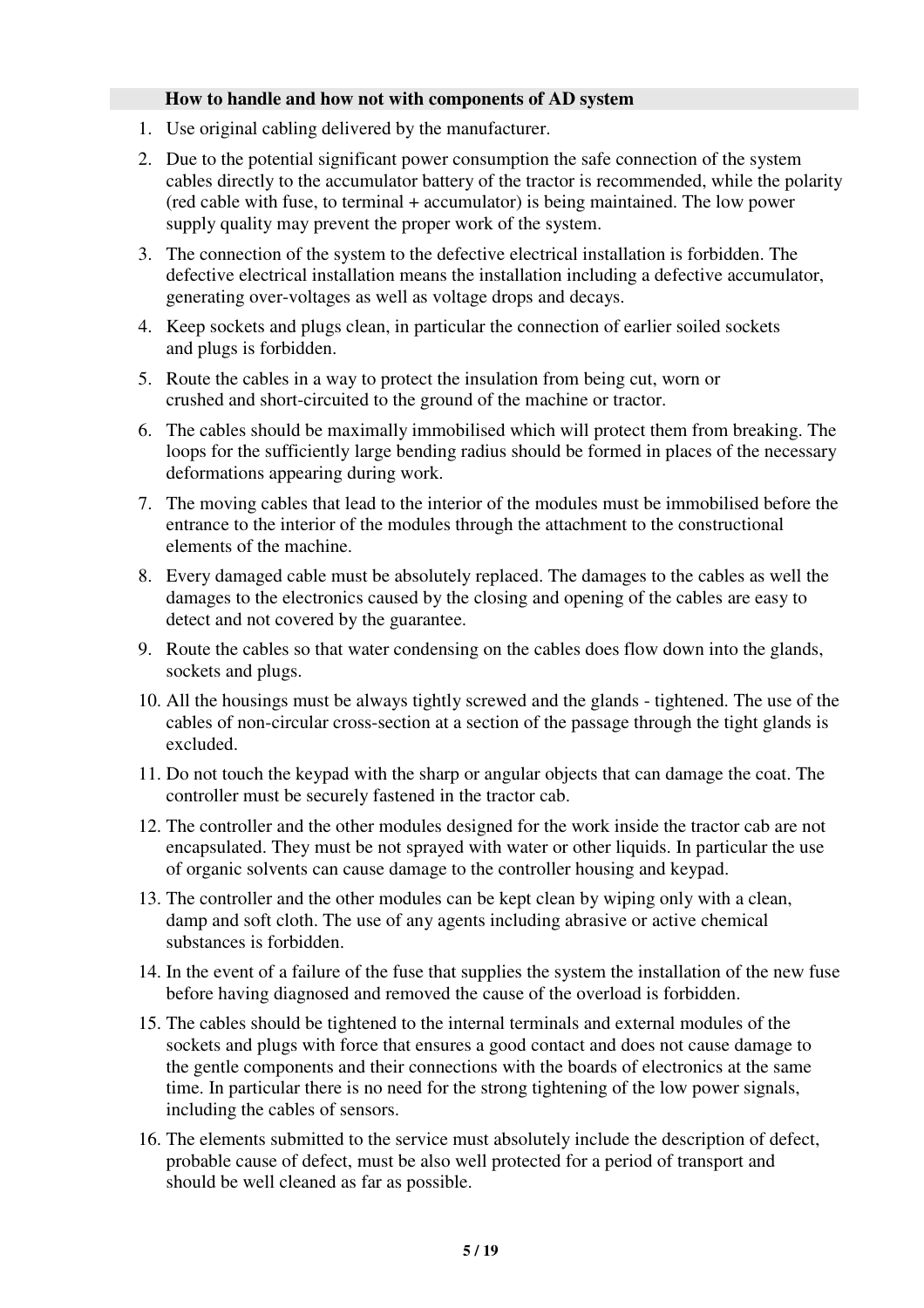

- 1 Pause /alarm lamp and light sensor
- 2 Acoustic signal
- 3 System socket of power supply and digital data transmission
- 4 Backlit graphical screen
- 5 Power ON/OFF, pause and alarm locking button
- 6 The *increase / up* context button of function selection, menu branch selection and option selection or parameter value adjustment
- 7 The *decrease / down* context button of function selection, menu branch selection and option selection or parameter value adjustment
- 8 The *next / accept / select / save* context button of the access to the working screen, menu branch and confirmation of the selected or new parameter value
- 9 The *return / quit / exit* context button of the return to the previous screen, previous menu branch, cancellation of the entered change of option or parameter value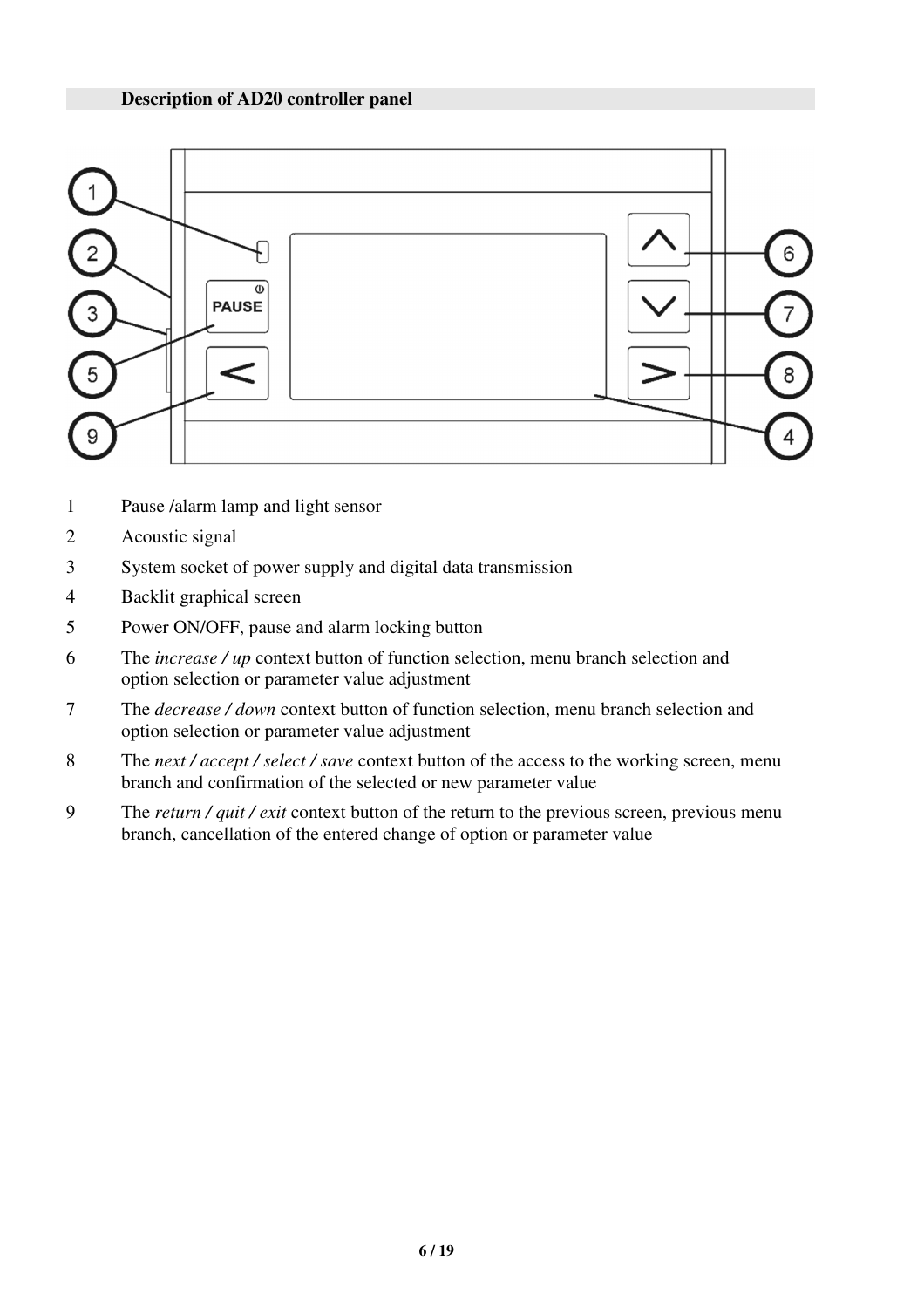### **Quick start: minimum information for controller operation**

#### **Turning controller on and off**

The illuminated red lamp signalises that the controller is ready to be activated. To turn the controller on press the button 5.

The controller cannot be started if the supply voltage is lower than 9V.

After the activation the controller is automatically switched to the working screen of the tracks.

To turn the controller off press and hold down the button 5 for about 3 seconds until the message "*> TURNING OFF <*" meaning the acceptance of the system shutdown command appears on the screen.

The shorter press of the button 5 cancels the optional alarms and turns on / off the PAUSE function. The controller switches off automatically when during work the supply voltage drops below 7V. The automatic shutdown does not cause the loss of the readout of the hectare counters and path counter.

### **Graphical selection screen**

Below there is the appearance of the main selection screen which leads to the selected measurement and control functions (working screens) and settings (MENU):



In order to access the graphical selection screen, starting from anywhere, press the button 9 (*return*) until the screen appears as presented above.

This screen is located at the top of the menu structure of the controller. All the other screens and setup *MENU* are the branches of "the trunk", i.e. the graphical selection screen.

The screen consists of the fields, in this case - of 4 fields, meaning the individual selection options:

- *S.T.* means the working screen of the track control
- *COUNT* means the working screen of the hectare counters
- *MEASURE* means the working screen of the (speed and output) meters
- *MENU* opens the access to the controller setups and AD system properties

One field is always optically distinguished (selected). To select the other field press the button 6 (*up*) or 7 (*down*).

The press of the button 8 (*next*) switches from the graphical selection screen to the specific function hidden under the distinguished field - one of 3 working screens, or to the *MENU* setups.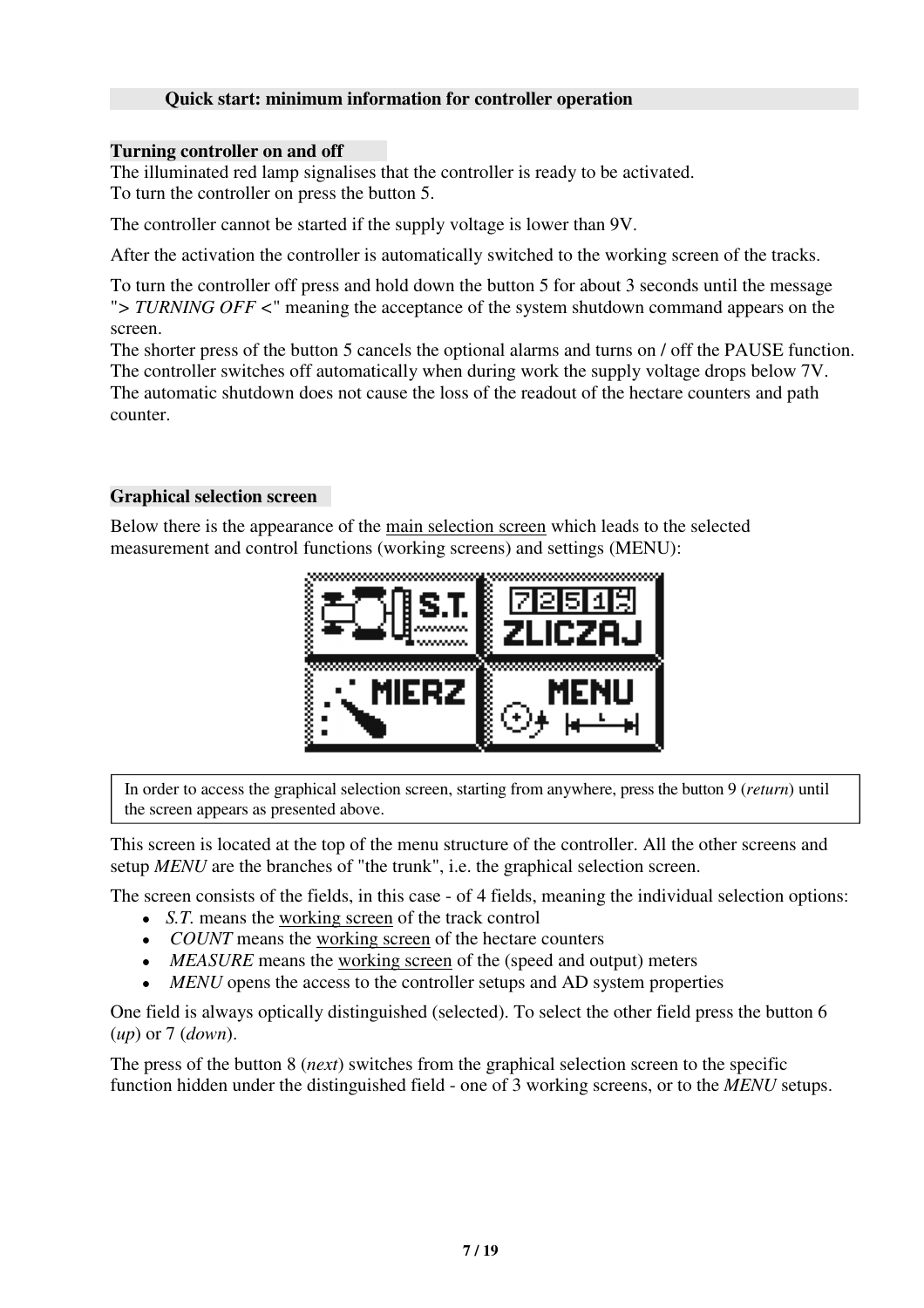## **Working screens**

Each of 3 working screens is different, contains the other elements, but all of them have one common element, i.e. the status line located at the top of the screen and the status bar above it. The following information elements may appear on the status bar:

- **[PAUSE]** marker of the activation of the pause during which the automatic path count does not operate; the function is activated manually by the button 5, the lamp 1 shines at the same time.
- **EMPLE** [STOP] marker of the activation of the level sensor which locks the hectare count
- **EMPLE** [START] information on the preparation for the setup of the initial path number, appropriate for the selected tracking mode
- **EFELD** [CANCEL] information on the preparation for the cancellation of the marked hectare counter
- **CH** marker of the prompts informing of the fact which of the buttons 6..9 can be used at the specific moment; the arrow corresponding to the inactive button disappears
- text information on the system status or alarm cause

The elements appropriate for the selected working screen are below the status line.

In case of the working screen of the tramlines following information appears on the screen:

- $\bullet$  the current number of path and (behind the separator "/") information on the numbers of paths where the markers of tracks will be active
- $\bullet$  the current speed of the machine in km/h
- the statuses of active cylinders that control the tracks (retracted, extended, during work, closing)
- the seed level in the container (if installed is a seed level sensor)

On the activated working screen of the tramlines the user can:

- increase freely the number of the path (ranging from the first to the maximum one) by the button 6 (*increase*)
- set the initial number of the path in the selected mode, by pressing twice the button 8 (*select*)



*On the screen: number of the current path =3, maximum number of the path (tramline) =4, current speed 12,9 km/h, first cylinder extended, second cylinder in motion, seed level in the container (currently low);*

*on the status bar: visible activated manual pause function, active buttons - left, right, up*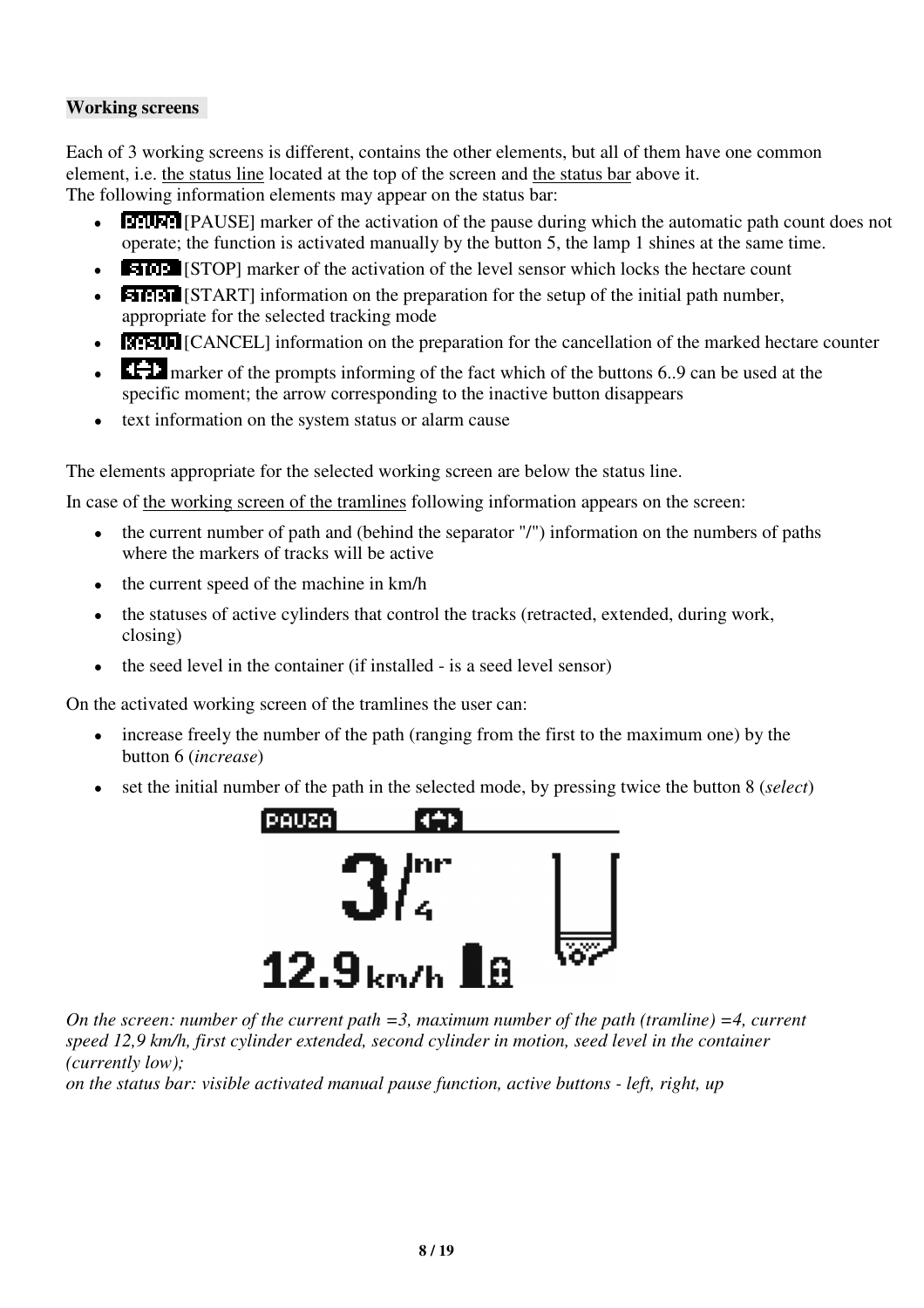In case of the working screen of the hectare counters there are 2 identical and independently working hectare counters, i.e. "daily" *ha* and "total" *ha+* visible on the screen.

These counters can be cancelled independently. To select the counter to be cancelled press the proper button 6 (*upper*) or 7 (*lower*), then the selected counter starts flashing and the following massage **[CANCEL**] appears on the status bar.

The pressed button 8 (*accept*) cancels the flashing counter, the pressed button 9 (*quit*) withdraws the preparation for the cancellation.

The cancellation of the counter, if accepted, is irreversible.

On the working screen of the speed meters the current speed of movement expressed in *km/h* and the current output of sowing expressed in *ha/h* are visible.

Furthermore this shows the filling level of the container, the same as on the screen of the tracks.

All the functions on the working screen of the meters are for informative purposes only and they cannot be changed.

### **Menu**

The switch from the graphical selection screen into the menu function causes the appearance of the selection tree on the screen.

The detailed structure of the menu tree together with the description of the individual options is annexed to this instruction manual. The selected individual elements of the setting menu are described separately in further part of the manual.

The buttons 6 and 7 (*up, down*) are used to select the menu branch.

The button 8 (*next*) is used to move to the next menu level, finally, to the setup and the acceptance of this setup modification.

The button 9 (*exit, back*) is used to return to the higher menu branch or to cancel the parameter after modification without saving.

The access to the certain menu options (branches), these indicated by the cursor **<** located on the right side of the option name, implies the selection of the specific option, even if no parameters hidden deeper under this option were further modified.

In this case the *"back*" button does not restore the previous setups but the access to the setup to be set as active is required.

All the modifications of the setups are saved in the memory which does not require to be powered while leaving *MENU* and since then they are used until the next modifications of the setups are introduced by the user.

#### **Basic controller operation**

During the machine work the following control features are useful:

- The deactivation of the alarms (if they are set) by the button 5, the user can deliberately lock the burdensome warning signals (see page 15)
- The PAUSE function activated by pressing the button 5 shortly, indicated by the adequate massage on the status bar and illumination of the lamp 1, is used to lock the undesirable counts of the paths during the manual lifting of the machine on the obstacles
- The manual adjustment of the path number and the automatic setting of the initial path on the working screen of the tracks
- The help screen accessible during the activation of the controller to open this screen press and hold down the button 8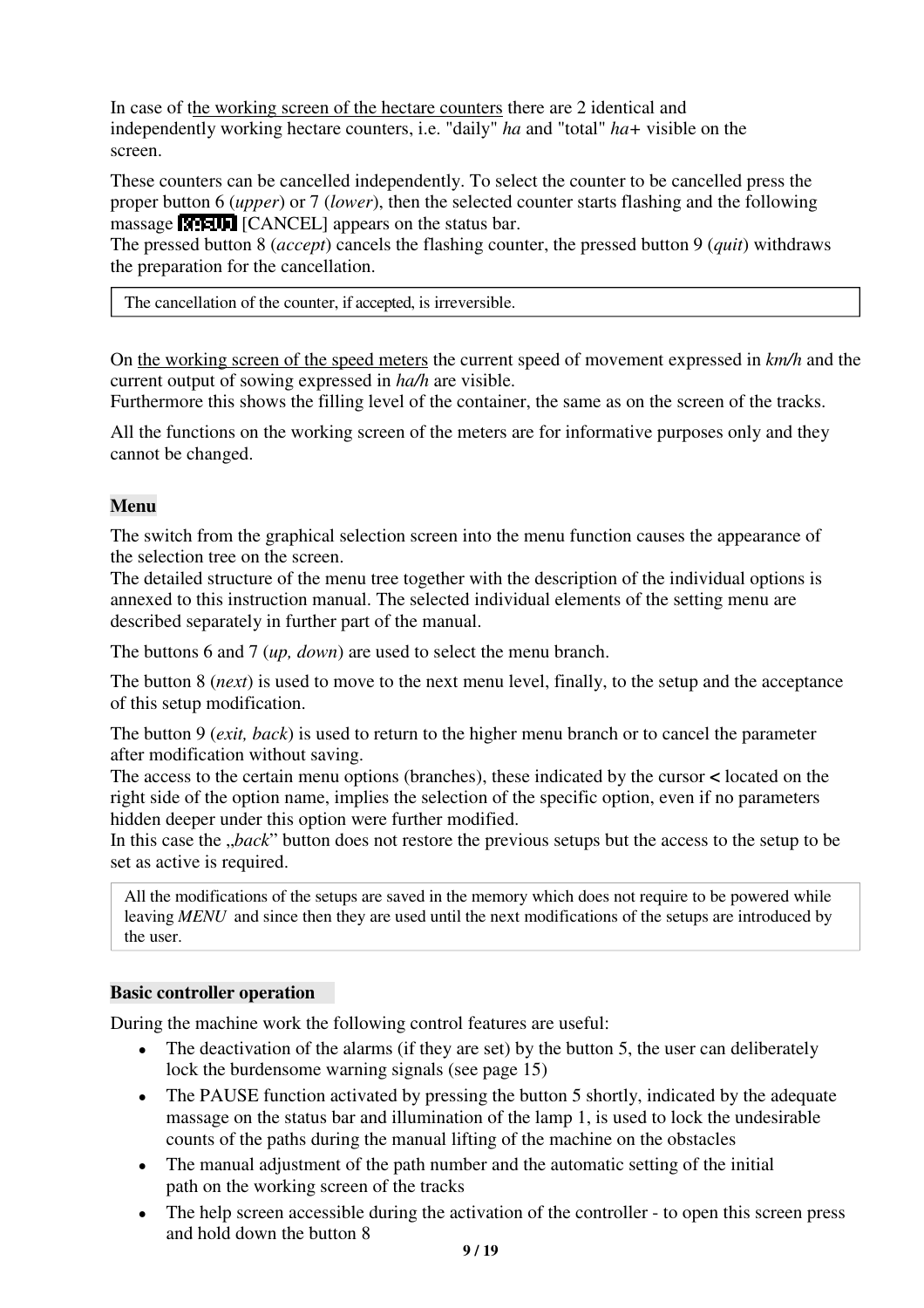#### **Components of AD system**

The AD system consists of the permanent and optional components: modules, cables and connectors. The basic division line of the system runs between the tractor and the machine and differentiates the components between the local ones, i.e. which can be attached to the tractor, and the external ones, i.e. which can be detached from the tractor and which are equipment of the agricultural machine.

Furthermore the components can be divided into the permanent ones, i.e. without which the system cannot work, and the optional ones, i.e. which allow the selection of solution or complete abandonment (at the cost of the lack of specific functions).

Some of the components are called the bus ones because they communicate with the controller of the AD system only digitally, so they have the interface compatible with the bus of the AD system.

The local components include the permanent elements:

- system controller
- hub device
- power cable (connection of the hub device with the battery)
- main internal signal cable (connection of the hub device with the 7-pin socket)

signal cable of the controller (connection of the controller with the hub device) and optional elements:

- local wheel sensor
- local additional sensor (status, tracks)
- AD GPS module or other bus module compatible with the AD system providing information about speed, location, covered distance etc.

The external components include the permanent elements:

- main actuator module of the tracks
- actuator cylinders of the tracks
- main internal signal cable (connection of the actuator module with the 7-pin socket) and optional elements:
	- external wheel sensor
	- external additional standard sensors (status, tracks, shaft revolution)
	- external additional bus sensors (e.g. seed level)

To ensure the minimum functionality one (local or external) sensor at least **must** be connected to the system; this can be used to count the paths; additionally one sensor or bus (local or external) source of speed and distance signal at least **should be** connected.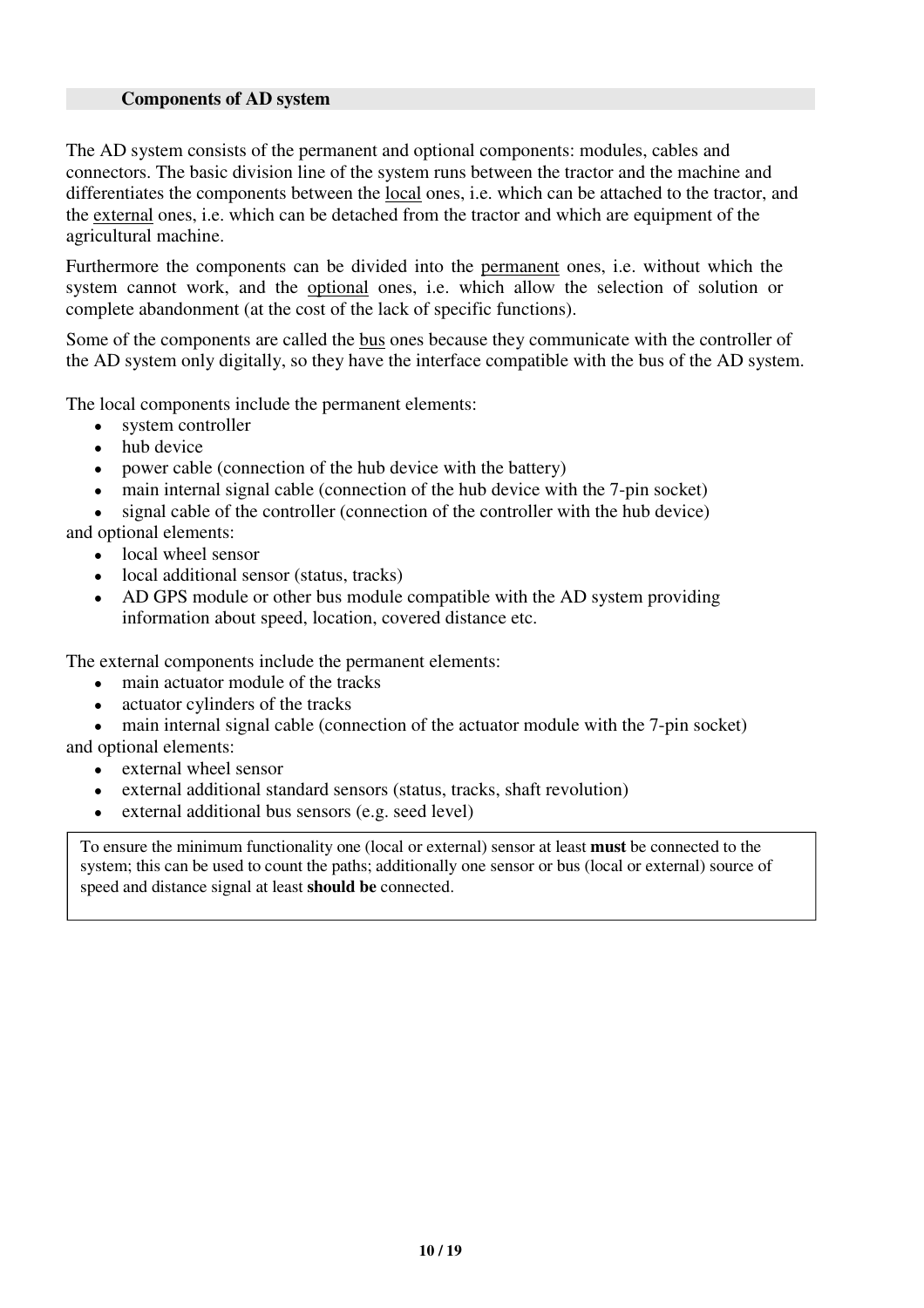#### **Assignment of installed sensors to measurement functions**

The AD system has the open configuration and in case of many functions - allows their flexible adaptation to the features of the agricultural machine and applied components of the system. One of the basic opportunities is the significant freedom in the assignment of the functions to the sensors, even a way itself of the connection of the certain sensors to the system.

Any really connected sensor designed for the operation of the specific function can be selected to the performance of the definite function. Only the sensor selected in the controller menu is used for the cooperation with the specific system function. The exceptions include the functions which optionally can use more signals. Every function of the sensor control can be switched off by selecting the *-NONE-* option.

The capabilities of the AD20 controller in this field are described below:

• **Wheel sensor** (speed, output, hectares) - more details on page 13

The active wheel sensor can be the sensor connected to the actuator module (external *WHEEL*):

*MENU > SENSORS > SPEED / FIELD > MACHINE WHEEL*

or to the hub device (local *I1*): *MENU > SENSORS > SPEED / FIELD > TRACTOR WHEEL*

The provision of the substitute wheel circumference is required for the proper work of the wheel sensors.

furthermore the speed and distance signals can be proved by the bus module connected to the hub device (local), e.g. GPS module: *MENU > SENSORS > SPEED / FIELD > BUS*

• **Track sensor** (count of paths) - more details on page 12

The active track sensor can be the sensor connected to the actuator module (external *IMPL*):

*MENU > SENSORS > TRACKS > MACHINE*

or to the hub device (local *I2*): *MENU > SENSORS > TRACKS > TRACTOR*

The selection of the work mode and the provision of the response times to opening and closing are required for the proper work of the track sensors.

• **Status sensor** (STOP function) - more details on page 13

The active status sensor can be the sensor connected to the actuator module (external *IMPL*):

*MENU > SENSORS > STOP FUNCTION > MACHINE*

or to the hub device (local *I2*): *MENU > SENSORS > STOP FUNCTION > TRACTOR*

• **Seed level sensor**- more details on page 13

The active status sensor can be any sensor connected to the actuator module (external). There are available the sensor single-threshold with tuning (connected to *SRX* or *BUS*): *MENU > SENSORS > SEED LEVEL> SINGLE-THRESHOLD*

or the multi-threshold providing the precise readout of the container filling level (connected to  $SRX + STX$ :

*MENU > SENSORS > SEED LEVEL > MULTI-THRESHOLD*

It should be added that the seed level sensors are the digital bus modules that are automatically integrated with the system. However, their operation on the screen of the AD20 controller requires the selection of the specific type of the sensor in the menu, as described above.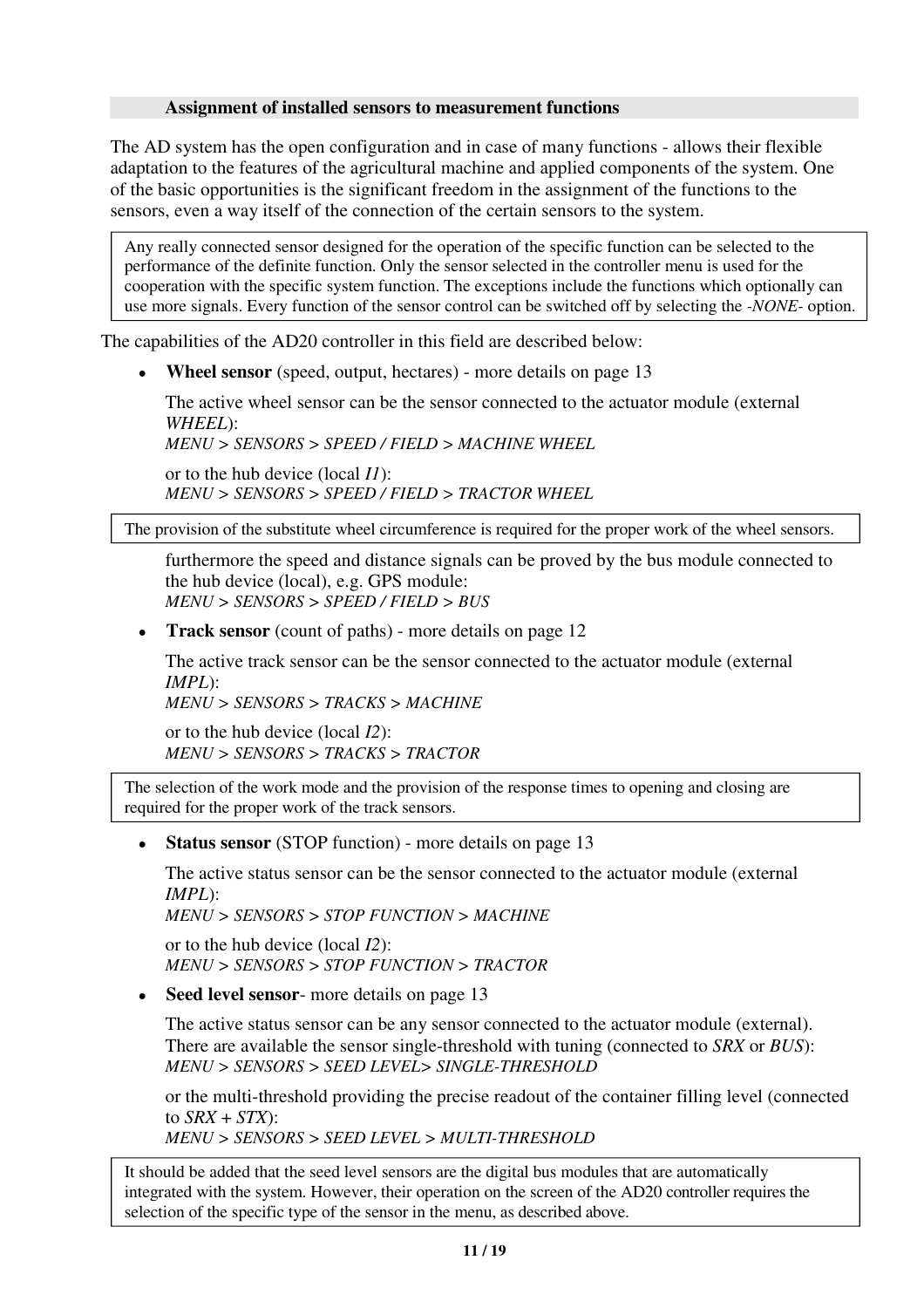#### **Operational tramline programming**

The cycle of the path count is selected by the user from among several ones determined and factorybuilt in the device.

The tracking modes are a consequence of the relations between the working width of the sowingmachine and the working width of the sprayer that should be the multiple of the sowing-machine width.

This means that there is the specific combination number of the path count and tramline activation.

The AD20 controller offers the following tracking modes that can be freely selected or changed any time by the user (there is available the multiple of the detector width in relation to the sowingmachine width, e.g. the combination of the sowing-machine 3 m and the sprayer 15m means the multiple of \*5):

when sowing with returns - respectively the modes:

*- track on the 4th path (from the field edge: we start from the 2nd path) - multiple of \*4*

*- track on the 5th path (from the field edge: we start from the 3rd path) - multiple of \*5*

*- track on the 6th path (from the field edge: we start from the 3rd path) - multiple of \*6*

*- track on the 7th path (from the field edge: we start from the 4th path) - multiple of \*7*

*- track on the 8th path (from the field edge: we start from the 5th path) - multiple of \*8*

and when sowing around the field - respectively the modes:

*- track on the 7th and 8th path (from the field edge: we start from the 3rd path) - multiple of \*4*

*- track on the 9th and 10th path (from the field edge: we start from the 5th path) - multiple of \*5*

*- track on the 11th and 12th path (from the field edge: we start from the 5th path) - multiple of \*6*

*- track on the 13th and 14th path (from the field edge: we start from the 7th path) - multiple of \*7*

*- track on the 15th and 16th path (from the field edge: we start from the 7th path) - multiple of \*8*

The path number can be adjusted by the button 6 (*increase*) on the working screen of the tracks. The response of the cylinders is shortly delayed.

Furthermore the number of the initial path, proper for the used working mode, can be set automatically. For this purpose press the button  $8$  (*set*); the massage **entity in** meaning the readiness of the initial path setting appears on the status bar. The next press of the button 8 (*save*) makes that the initial number of the path is recorded as the current one. To quit press the button 9 (*annul*). The tracking mode is selected as follows:

*MENU > TRACKS > OPERATION MODE > select*

Then the mode is selected by the buttons 6 (*increase*) and 7 (*decrease*), the selection is finally confirmed by the button 8 (*save*).

The working width of the sowing-machine is determined as follows:

*MENU > MACHINE PARAMETERS > TOTAL WIDTH > set* Then the width is determined by the buttons 6 (*increase*) and 7 (*decrease*), the determination is finally confirmed by the button 8 (*save*).

The construction of the machine also forces the proper setups of the operation mode and the response time of the path count sensor:

*MENU > SENSORS > TRACKS > TRACTOR* or *MACHINE >OPERATION MODE > select* available *ZWIERANIE, OPENING, FREE CHANGE*

*MENU > SENSORS > TRACKS > TRACTOR* or *MACHINE >CLOSING TIME > set MENU > SENSORS > TRACKS > TRACTOR or MACHINE >OPENING TIME > set*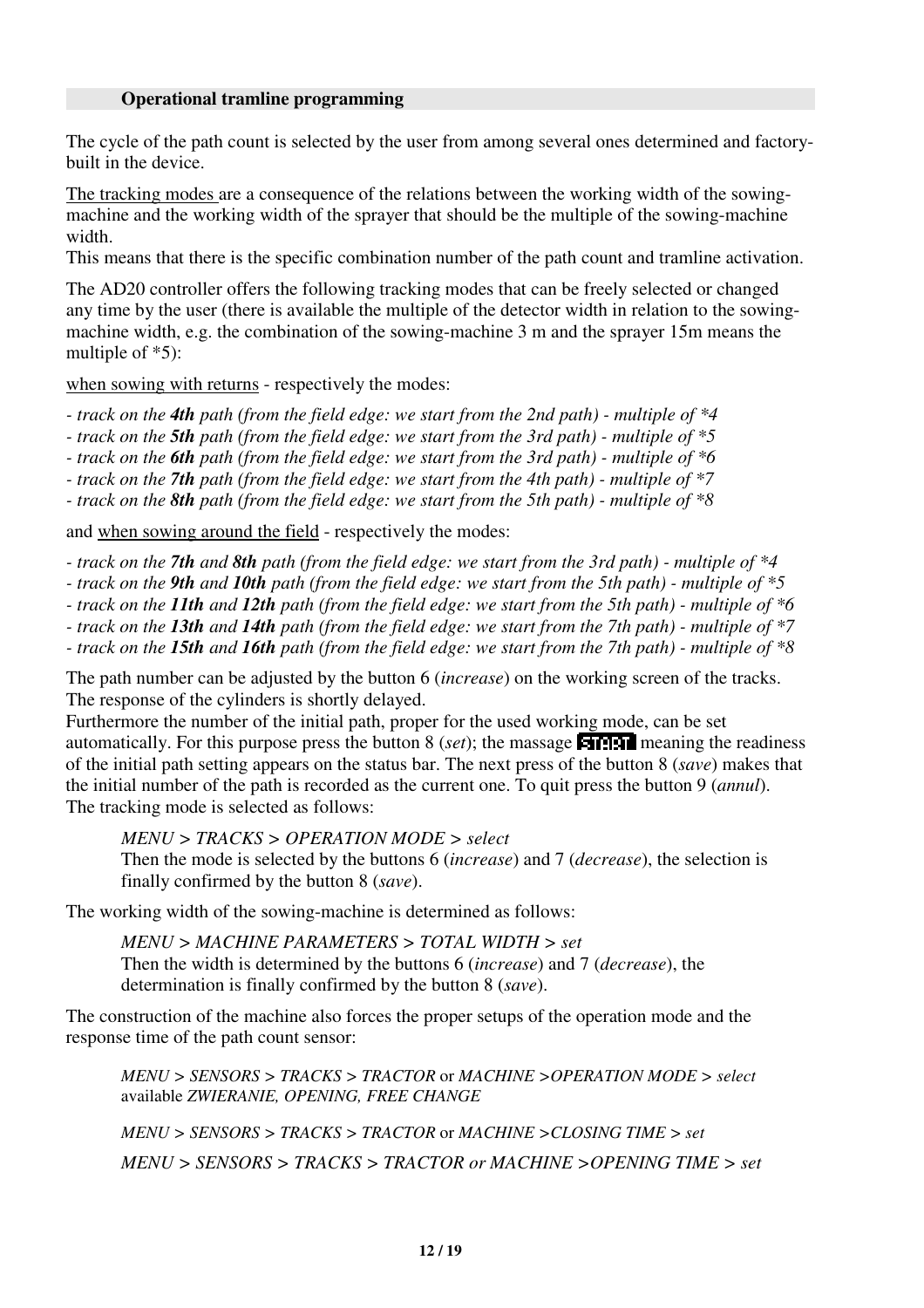#### **Substitute wheel circumference; automatic measurement and manual adjustment**

The correct value of the substitute wheel circumference (i.e. the distance covered by the machine between two subsequent impulses from the wheel sensor) is crucial for the proper measurement of speed, output and hectare counters.

The substitute wheel circumference can be entered manually or calculated automatically by the controller.

For this purpose the test path at the precisely measured section specified by the controller during the procedure is needed. This is 100m, 50m or 30m as a standard and depends on the operation properties of the specific sensor input.

The needed length of the test section can be checked on the menu tree enclosed to this instruction manual.

The manual setup of the wheel circumference:

### *MENU > SENSORS > SPEED / FIELD > MACHINE WHEEL (*or *TRACTOR WHEEL) > SET MANUALLY > set*

Then the distance between the impulses from the sensor is determined by the buttons 6 (*increase*) and 7 (*decrease*), the value is finally confirmed by the button 8 (*save*).

To activate the function of the automatic wheel measurement place the machine at the beginning of the previously prepared proper test section then select:

*MENU > SENSORS > SPEED / FIELD > MACHINE WHEEL (*or *TRACTOR WHEEL) > SET AUTOMATICALLY > PATH Xm > READY*

Then drive the test section (at any speed) and precisely at its end confirm the completion of the measurement by the button 8 (*ready*).

The wheel circumference will be calculated and presented on the screen, with the automatic switch into the manual adjustment. The repeated press of the button 8 (*save*) completes the process.

#### **Use of level sensor - STOP function**

The STOP function unlike the PAUSE one released manually by the button 5 is activated by the sensors and it is optional.

The same physical sensors than can be assigned to the function of the path count are used for the operation of the STOP function.

This means that in particular the same sensor can be used to count the paths and operate the STOP function at the same time. This does not make problems because the STOP function does not affect the track count but only the hectare count.

Furthermore the operation of the physical sensor is independent for every function assigned to it separately and these setups do not affect each other.

The status sensor for the STOP function - if it is to be activated - is programmed as follows

*MENU > SENSORS > STOP FUNCTION > TRACTOR* or *MACHINE >select* available *CLOSING* or *OPENING* as the condition that is to be interpreted as the STOP of the hectare counters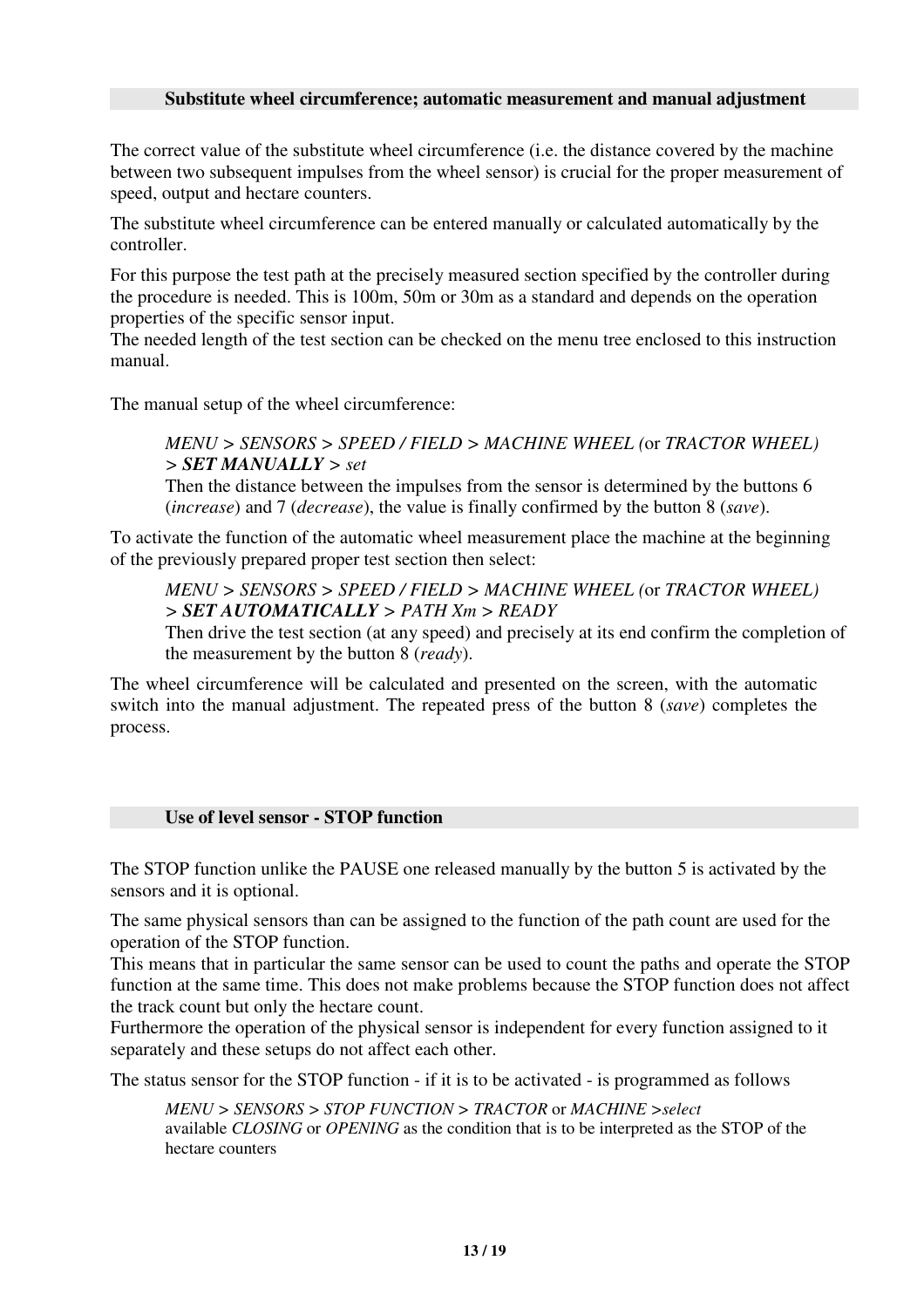### **Types of seed sensors; calibration of threshold seed sensor**

The AD system may use 2 different seed sensors. The type of the used sensor should be set in the configuration:

*MENU > SENSORS > SEED LEVEL> ...*

Available *-NO-* sensor, *SINGLE-THRESHOLD* sensor and *MULTI-THRESHOLD* sensor.

The type of the sensor must conform with the actual sensors connected to the system. If e.g. the single-threshold sensor is selected but in fact the multi-threshold sensor is connected then the sensor is ignored by the controller and the system reports the fault (*NO MODULE*). If both sensors are connected to the system only the sensor selected in the settings is used. In case of the proper installation, i.e. the conformity of the declared sensor with the actually connected one, the symbol of the container with the level indication appears on the screen of the AD20 controller.

In case of the single-threshold sensor whose task is to signal the "seed reserve", the drawing of the container is filled minimally when the level is below the reserve, and it is filled to the high level when the sensor is covered by the seed. The image is changed gradually.



below reserve above reserve

The single-threshold sensor is physically installed in the place determined as the reserve level. Because this is the capacitive sensor whose sensitivity may be affected by dirt collected during the operation therefore it can be calibrated.

To perform the calibration fill the container up with the seed so that the sensor is half-covered and then press:

*MENU > SENSORS > SEED LEVEL> SINGLE-THRESHOLD >CALIBRATE* Every press of the button 8 (*accept*) determines the level of the signalled reserve exactly at the level of the fill.

In case of the multi-threshold sensor the drawing of the container is filled exactly to the extent that corresponds with the fill height of the sensor over its entire length. Every line inside the drawing of the container means the physical and separately detected seed level.

For the multi-threshold sensor the user can select the level at which the alarm starts to be signalled:

*MENU > SENSORS > SEED LEVEL> MULTI-THRESHOLD > ALARM PROGRAMMING > set*

The range of the setups includes 10 lower thresholds.

The multi-threshold sensor works correctly when the cover of the container is lowered. Otherwise the external factors may disturb the measurement.

The measurement error is signalled by the mark "**?**" inside the drawing of the container.

The contamination status of the sensor is signalled by the symbol "..." meaning the contamination.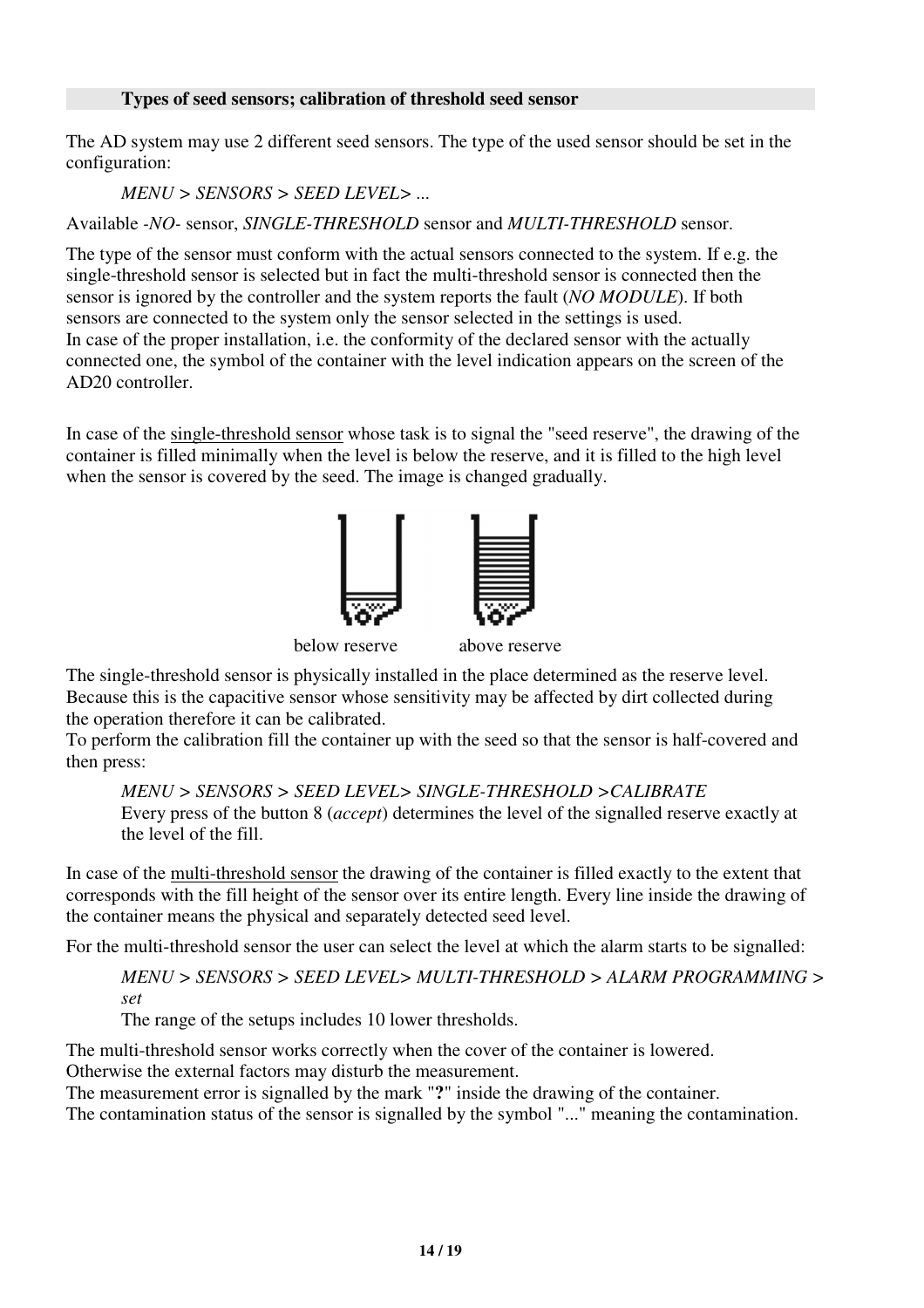### **Adaptation of alarm functions to the user's preferences**

The AD20 controller reports the alarm conditions in 3 independent ways:

- the flashing of pause lamp (if simultaneously the pause is active, the light is intermittent, if the pause is not activated, the alarm causes the short flashes)
- the cyclic sounds
- the text massage with the description of the problem displayed in cycles on the status bar

The alarms are divided into critical and periodical.

The critical alarms which mean the error or defective work of the system cannot be switched off. They can be removed when the cause is solved.

The critical alarms include:

- *MODULE ERROR* one or more bus modules does not respond or cannot be configured according to the expectations of the controller
- *CYLINDER ERROR* one or more cylinders does not operate properly (usually closing of cable or other cause of overload)
- *SETTING ERROR* setups in the controller memory are defective, the system cannot be properly configured to the operation

The reporting and handling of the periodical alarms which include:

- *LOW SEED LEVEL*  $*$  the seed level is below the reserve
- *SOWING ERROR*<sup>\*\*</sup> the sowing shaft rotates irregularly which may mean that the continuous variable transmission or shaft cultch is damaged

can be freely determined for each of the signalling way separately:

*MENU > ALARMS > LAMP* or *SOUND* or *SCREEN-MASSAGE > select* available complete deactivation of alarming way (*OFF*), option of alarm cancellation (*CANCEL*) by the button 5 (*alarm locking*) and permanent activation of alarming way (*ON*)

\*) The bus seed sensor must be installed and activated in the system

\*\*) The sowing shaft sensor/sensors must be installed and activated in the system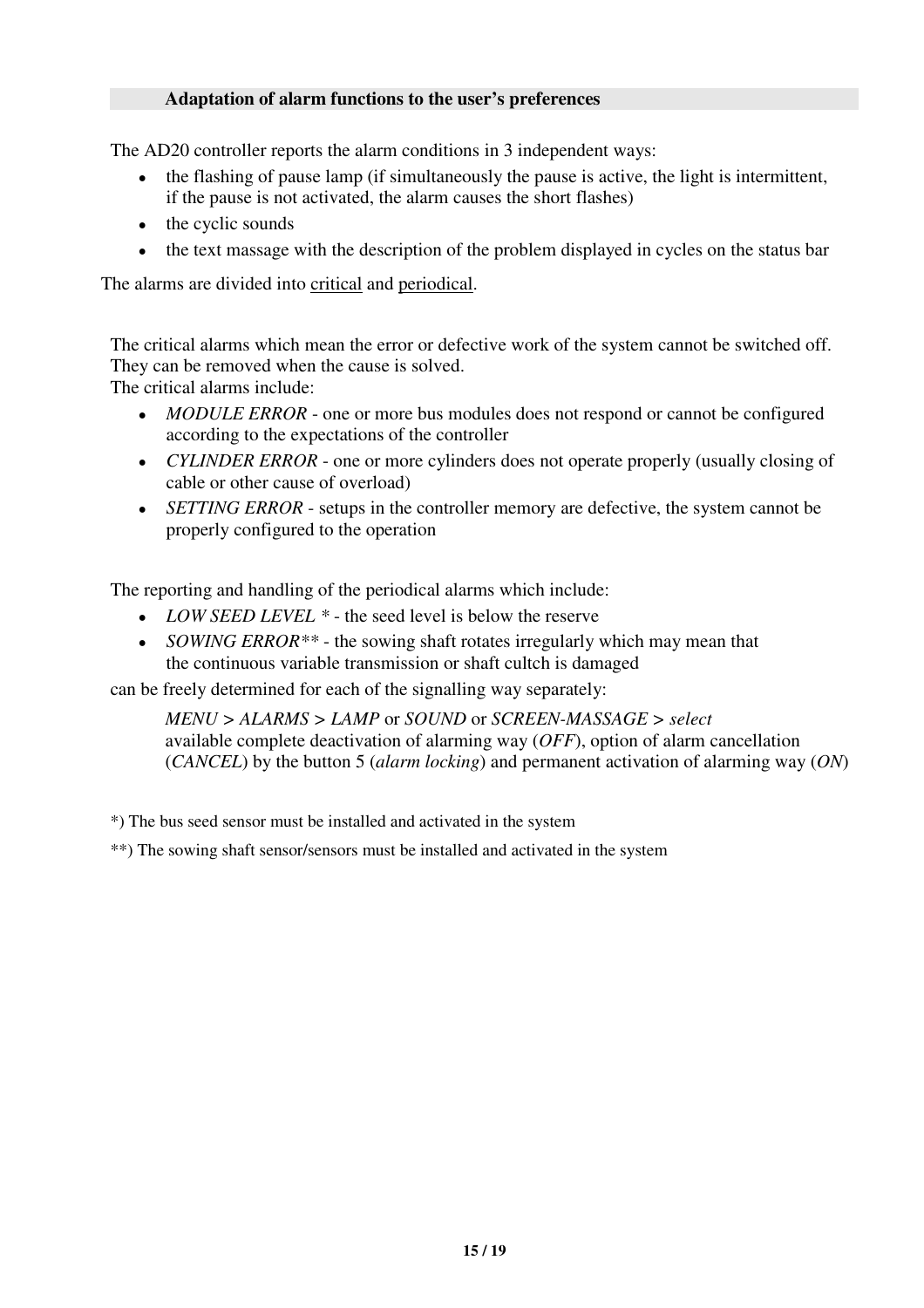#### **Configuration of outputs**

The basic AD actuator module for the control of the tracks has 3 cylinder outputs (operating in the retract - extend mode).

Each of the outputs has the programmable work time of the engine which should be appropriately selected so that the cylinder can be completely retracted / extended with the engine stopped when the accumulator is not supported by the alternator and the supply voltage is lowest.

Furthermore each of the cylinders can be deactivated separately setting the work time to 0.0 seconds.

The work time of the cylinders is set as follows:

*MENU > OUTPUTS > CYLINDERS > CYLINDER 1* or *CYLINDER 2* or *CYLINDER 3 > set*

#### **Other functions, system testing**

Selecting in the menu:

*MENU > TEST, OTHER > ...*

the AD20 controller allows the analysis of the system, functionality of the connected modules, operation of the sensors, proper response of the inputs and status of the outputs.

Because these are the service functions generally intended for the technical service of for the needs of the remote cooperation of the service department with the user, they will not be discussed in this document.

Besides the strictly service functions the test menu allows also the selection of the language from among the languages available in the specific software version:

M*ENU > TEST, OTHER >SELECTION OF LANGUAGE > select*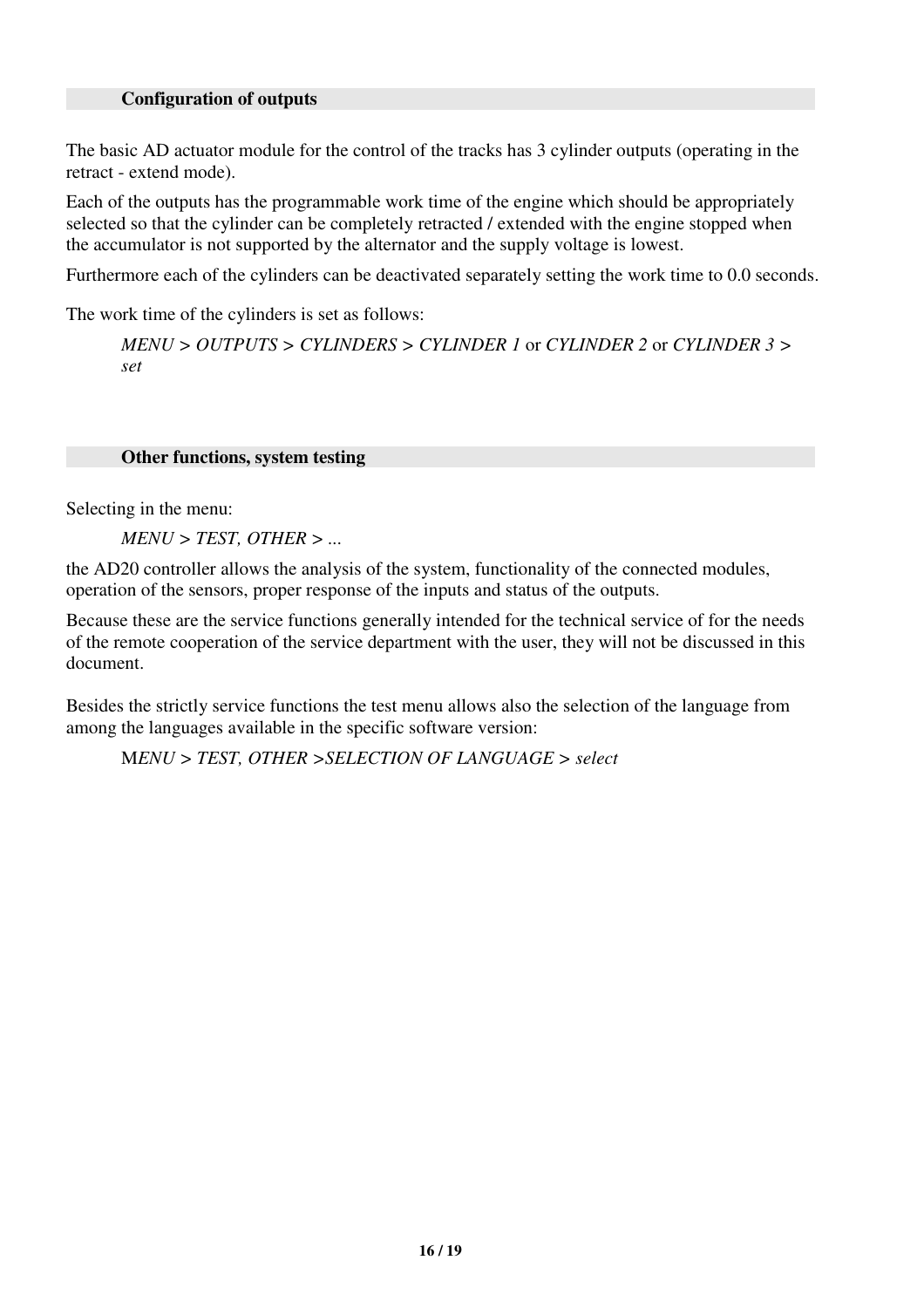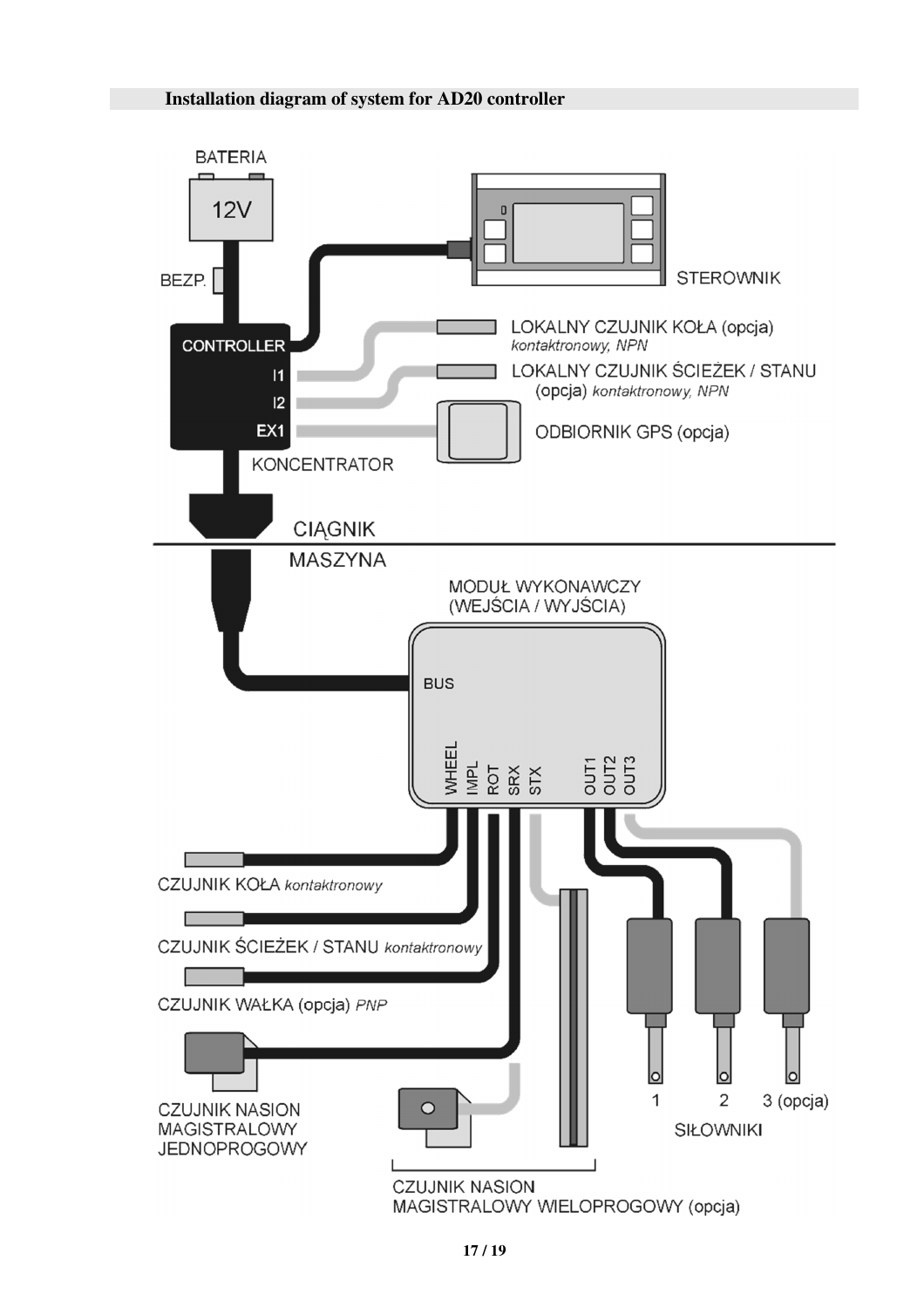| <b>PL</b>                                              | <b>ENG</b>                                    |  |
|--------------------------------------------------------|-----------------------------------------------|--|
| <b>BATERIA</b>                                         | <b>BATTERY</b>                                |  |
| BEZP.                                                  | <b>BATTERY</b>                                |  |
| <b>STEROWNIK</b>                                       | <b>CONTROLLER</b>                             |  |
| LOKALNY CZUJNIK KOŁA (opcja), kontaktronowy,           | LOCAL WHEEL SENSOR (option), reed, NPN        |  |
| <b>NPN</b>                                             |                                               |  |
| LOKALNY CZUJNIK ŚCIEŻEK / STANU<br>(opcja),            | LOCAL TRACK/STATUS SENSOR (option), reed, NPN |  |
| kontaktronowy, NPN                                     |                                               |  |
| <b>ODBIORNIK GPS (opcja)</b>                           | <b>GPS RECEIVER (option)</b>                  |  |
| <b>KONCENTRATOR</b>                                    | <b>HUB DEVICE</b>                             |  |
| <b>CIAGNIK</b>                                         | <b>TRACTOR</b>                                |  |
|                                                        |                                               |  |
| <b>MASZYNA</b>                                         | <b>MACHINE</b>                                |  |
| MODUŁ WYKONAWCZY (WEJŚCIA / WYJŚCIA)                   | <b>ACTUATOR MODULE (INPUTS / OUTPUTS)</b>     |  |
| CZUJNIK KOŁA, kontaktronowy                            | WHEEL SENSOR, reed                            |  |
| CZUJNIK ŚCIEŻEK / STANU, kontaktronowy                 | TRACK/STATUS SENSOR, reed                     |  |
| CZUJNIK WAŁKA (opcja), PNP                             | <b>SHAFT SENSOR (option), PNP</b>             |  |
| <b>NASION</b><br><b>MAGISTRALOWY</b><br><b>CZUJNIK</b> | <b>BUS SINGLE-THRESHOLD SEED SENSOR</b>       |  |
| <b>JEDNOPROGOWY</b>                                    |                                               |  |
| MAGISTRALOWY<br><b>CZUJNIK</b><br><b>NASION</b>        | <b>BUS MULTI-THRESHOLD SEED SENSOR</b>        |  |
| <b>WIELOPROGOWY</b>                                    |                                               |  |
| <b>SIŁOWNIKI</b>                                       | <b>CYLINDERS</b>                              |  |
| (opcja)                                                | (Option)                                      |  |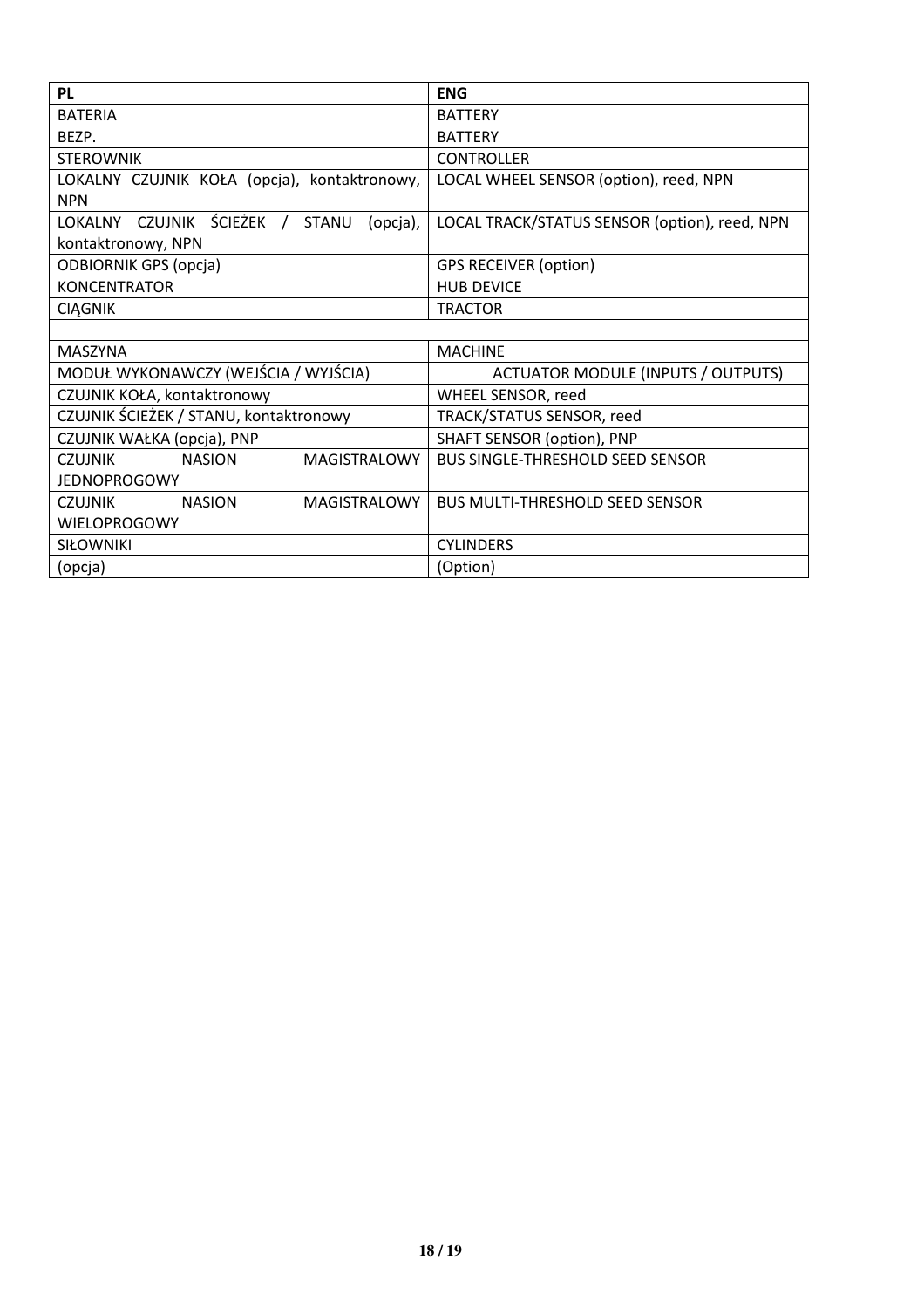## **Technical data**

| parameter                                         | value  | unit |
|---------------------------------------------------|--------|------|
|                                                   |        |      |
| Power consumption of standard actuator module     |        |      |
| in disabled state                                 | $<$ 5  | mA   |
| during work                                       | 160    |      |
| Power consumption of AD20 controller              |        |      |
| in disabled state                                 | <6     | mA   |
| during work                                       | $30$   |      |
| Power consumption of single-threshold seed sensor |        |      |
| in disabled state, connected to SRX               | ${<}1$ | mA   |
| in other cases                                    | 14     |      |
| Minimum permitted supply voltage                  |        |      |
| during start-up                                   | 9      |      |
| during work (momentary drops)                     | 7      |      |
| Maximum permitted continuous supply voltage       | 17     |      |

The values of the program parameters are included in diagram of the MENU tree which is annexed to this instruction manual.

## $(c)$  2016 din Point  $2016$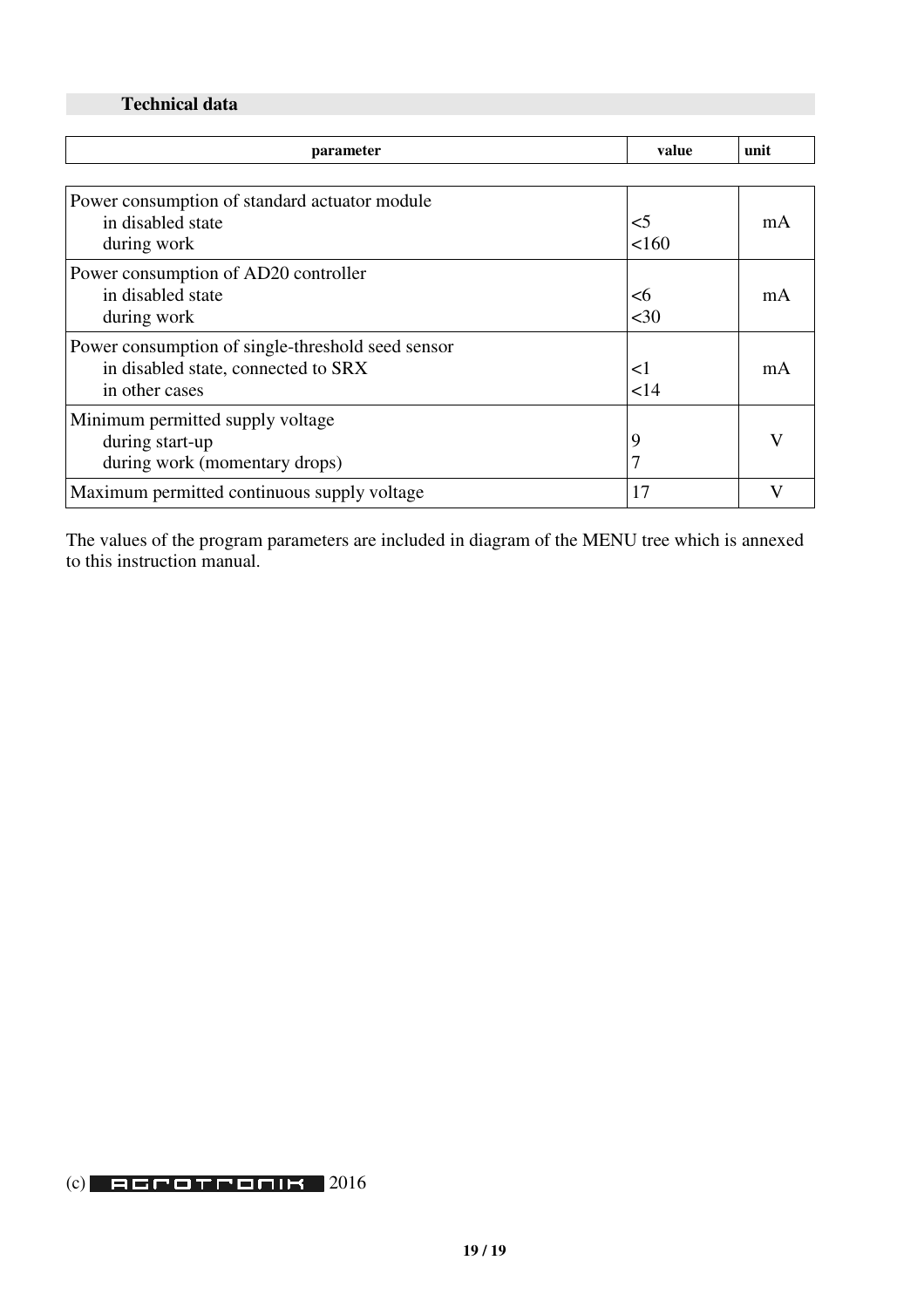**NOTES:**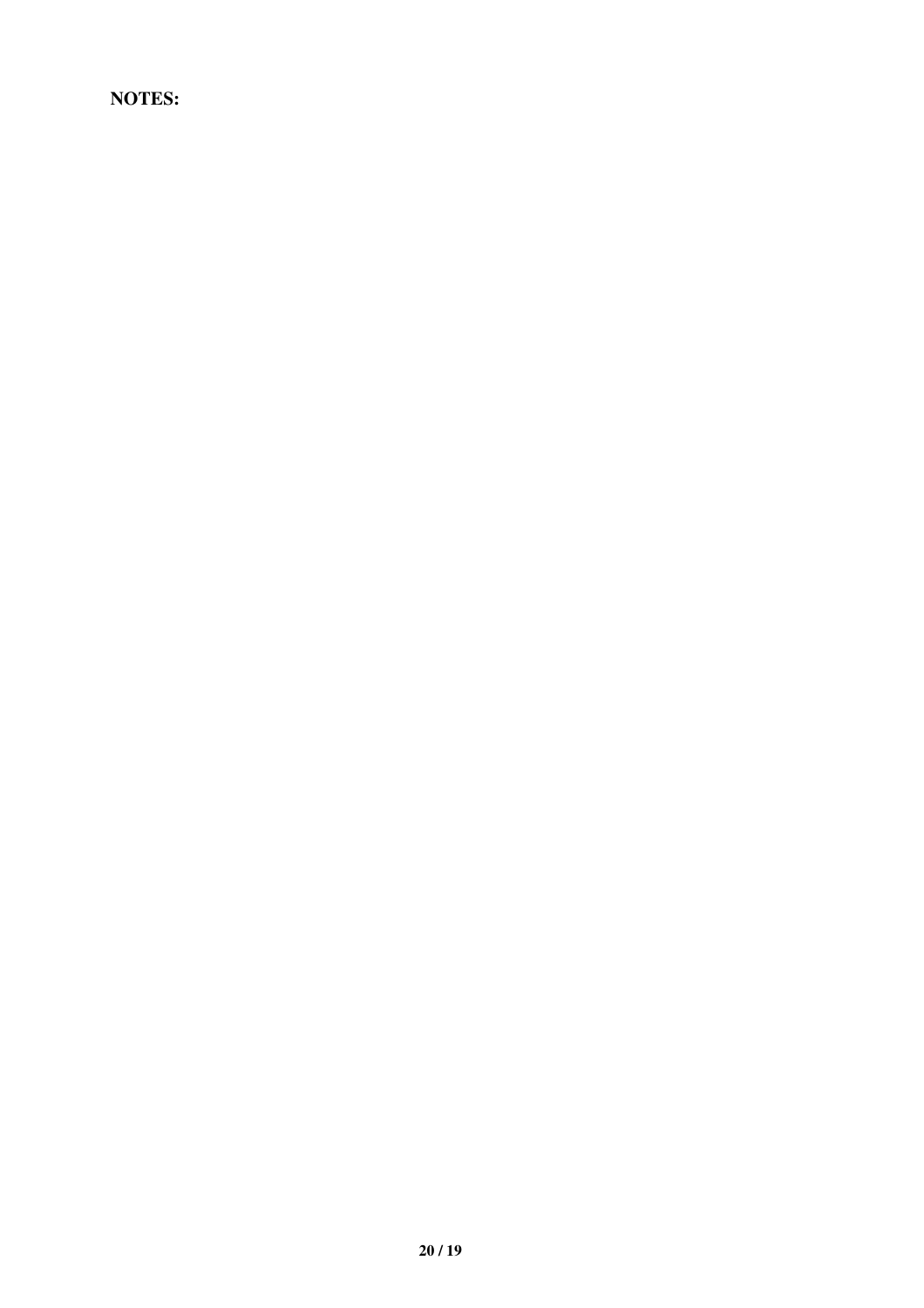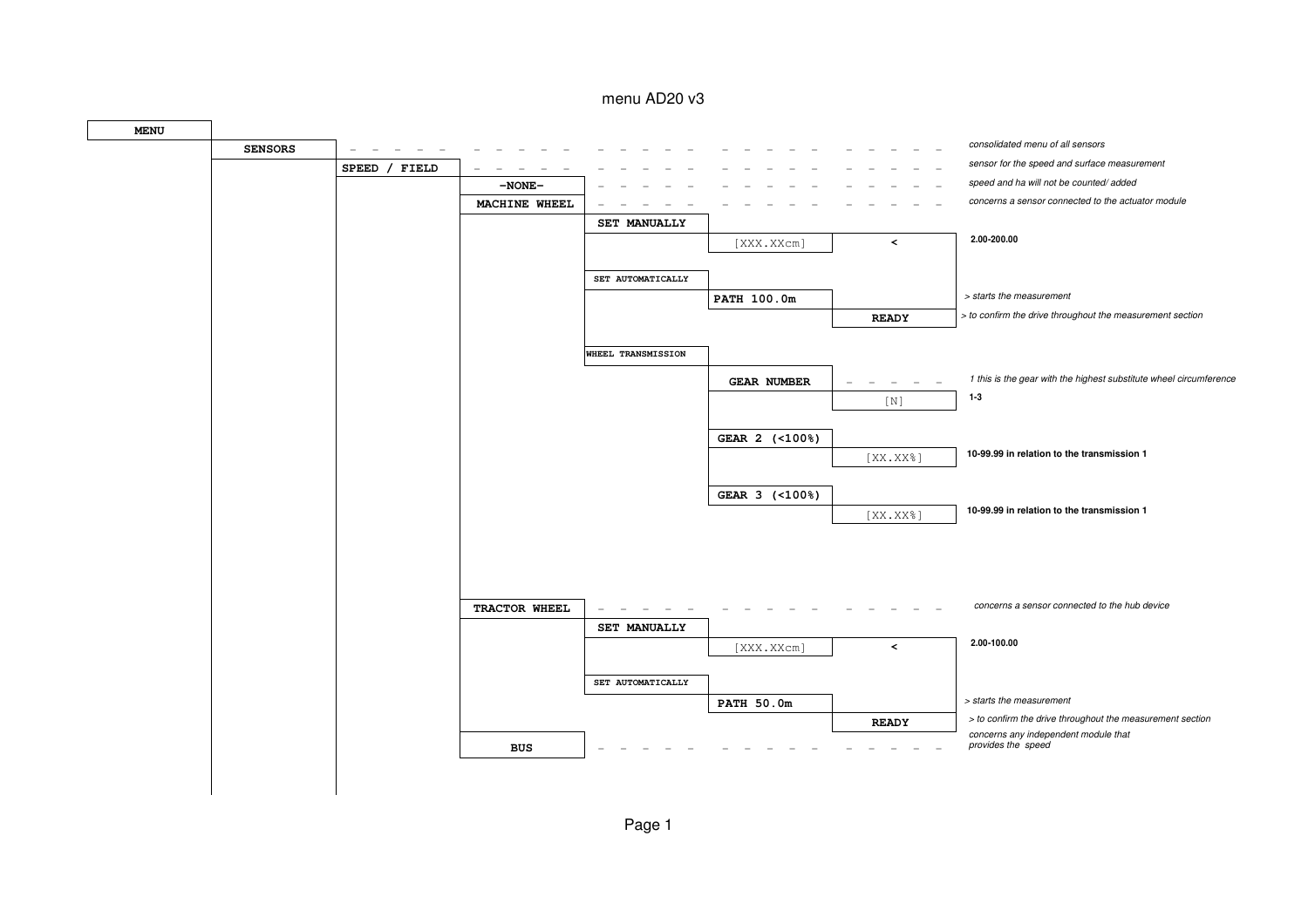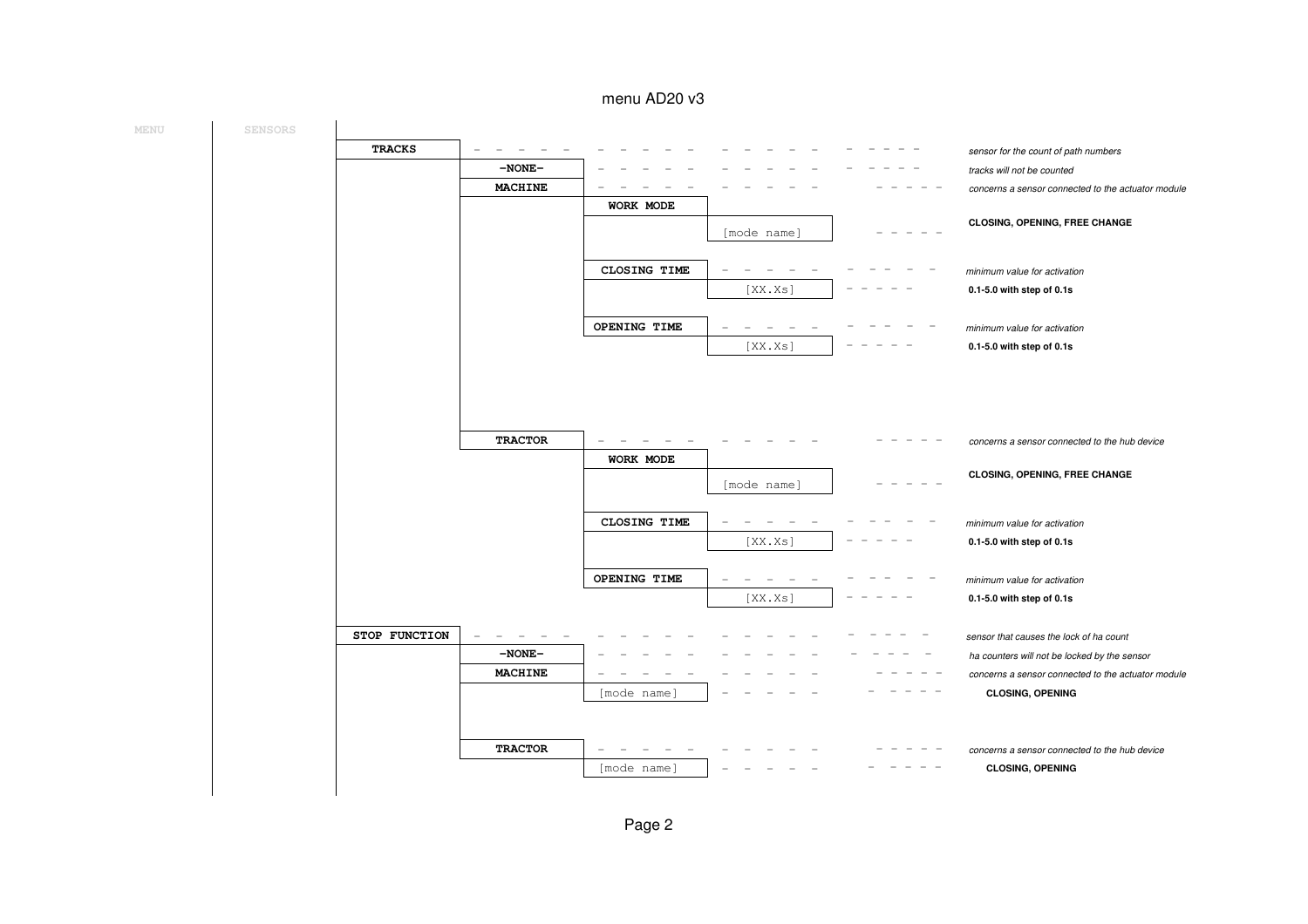